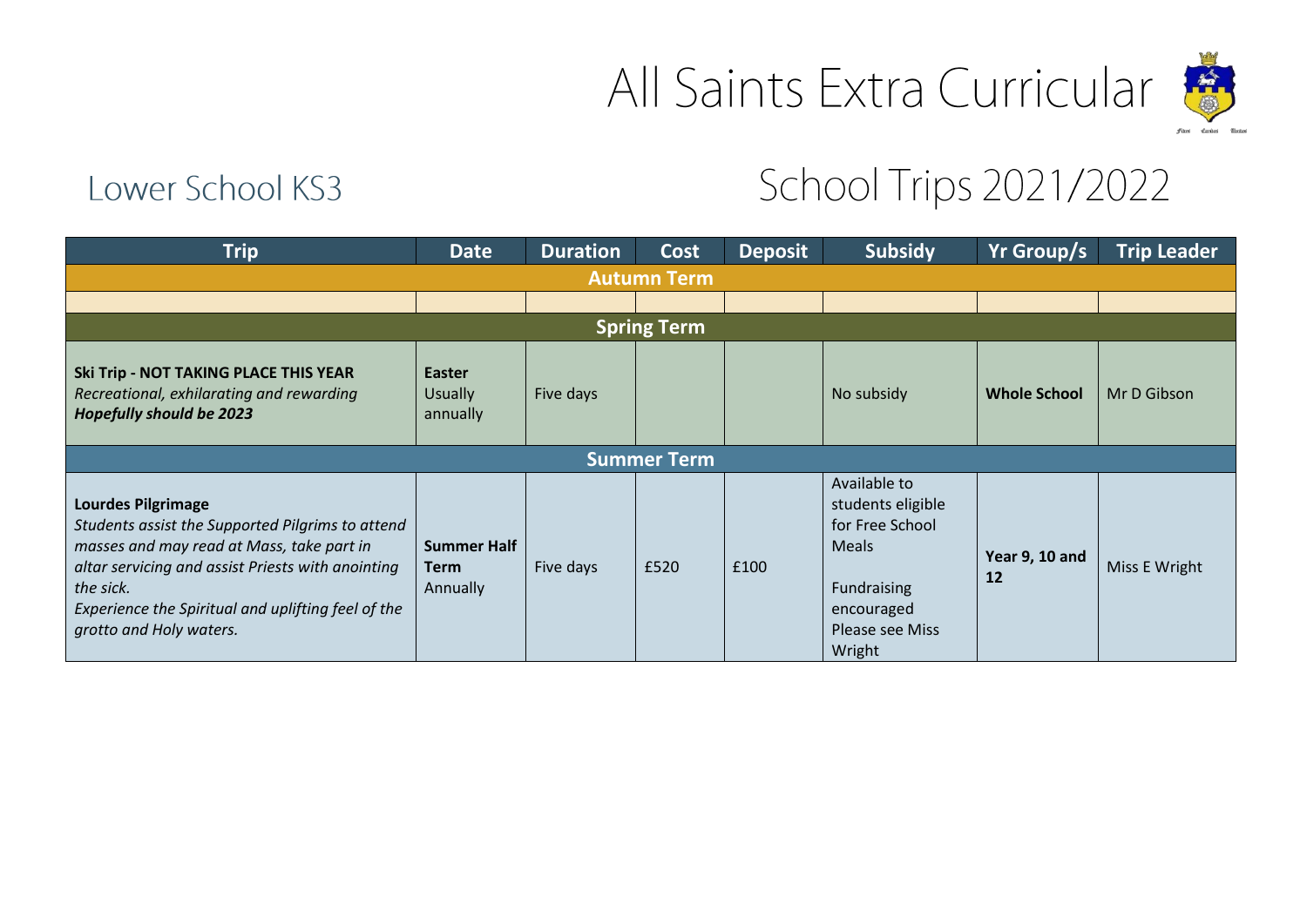| <b>Bewerley Park</b><br>Students build self-esteem, confidence and<br>push themselves<br>Encourages teamwork                                                                                                         | <b>May</b><br>Annually | Five days  |  | Available to<br>students eligible<br>for Free School<br><b>Meals</b> | Year 8      | Mrs D Glew   |
|----------------------------------------------------------------------------------------------------------------------------------------------------------------------------------------------------------------------|------------------------|------------|--|----------------------------------------------------------------------|-------------|--------------|
| Osmotherley<br>Personal and spiritual development of students                                                                                                                                                        | June/July<br>Annually  | Five days  |  | Available to<br>students eligible<br>for Free School<br><b>Meals</b> | Year 7      | Mr C Brown   |
| French Exchange - Versailles Trip NOT TAKING<br><b>PART THIS YEAR</b><br>An exciting opportunity to develop French<br>language skills and learn more about French life<br>and culture<br>Hopefully should be 2022/23 | June<br>Annually       | Eight days |  | Available to<br>students eligible<br>for Free School<br><b>Meals</b> | Years 8 & 9 | Mrs J Hughes |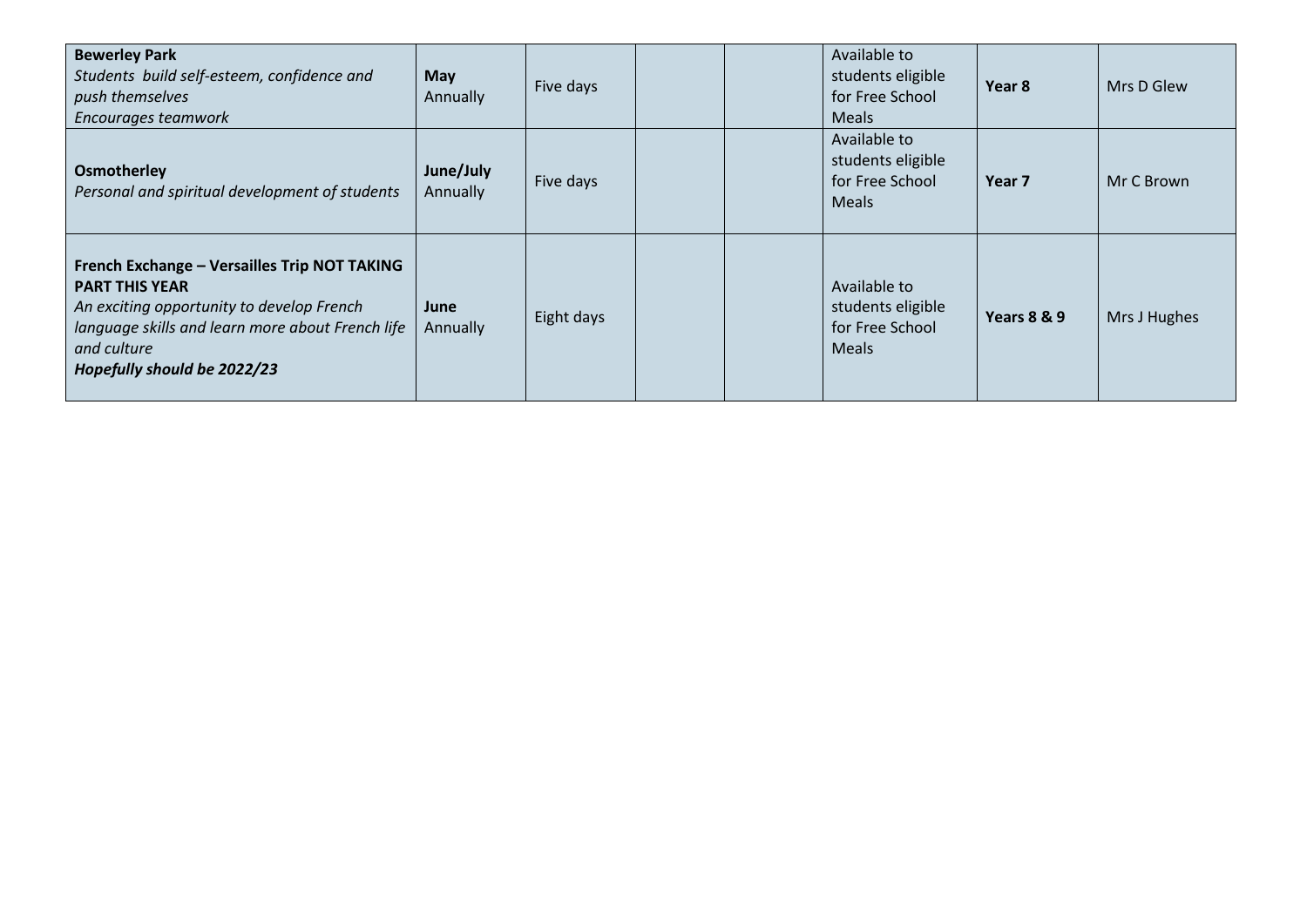

## Upper School KS4/5

## School Trips 2021/22

| <b>Trip</b>                                                                                                                                                                                                                                                                                                             | <b>Date</b>                                                            | <b>Duration</b> | Cost            | <b>Deposit</b> | <b>Subsidy</b> | Yr Group/s                                                                              | <b>Trip Leader</b>   |  |  |
|-------------------------------------------------------------------------------------------------------------------------------------------------------------------------------------------------------------------------------------------------------------------------------------------------------------------------|------------------------------------------------------------------------|-----------------|-----------------|----------------|----------------|-----------------------------------------------------------------------------------------|----------------------|--|--|
| <b>Autumn Term</b>                                                                                                                                                                                                                                                                                                      |                                                                        |                 |                 |                |                |                                                                                         |                      |  |  |
| <b>Iceland</b><br>Improve understanding of geographical processes<br>Seeing different environments and cultures<br>Opportunity for students to be inspired by God's<br>creation (spirituality)                                                                                                                          | <b>October Half</b><br><b>Term 2022</b><br>Every 2 <sup>nd</sup> Year  | Six days        | £1300<br>approx | £150           | No subsidy     | <b>Year 10 to 13</b><br>Priority given<br>to GCSE & A<br>Level<br>Geography<br>students | Mrs J Wootten        |  |  |
|                                                                                                                                                                                                                                                                                                                         |                                                                        |                 |                 |                |                |                                                                                         |                      |  |  |
| <b>Spring Term</b>                                                                                                                                                                                                                                                                                                      |                                                                        |                 |                 |                |                |                                                                                         |                      |  |  |
| <b>Classics Trip to Rome and Pompeii NOT TAKING</b><br><b>PART THIS YEAR</b><br>To give the students a vivid picture of the<br>extraordinary people who spoke the Latin we<br>now study at school<br>To explore how the Romans continue to influence<br>our own language and culture<br><b>Hopefully should be 2023</b> | <b>February Half</b><br><b>Term 2021</b><br>Every 2 <sup>nd</sup> Year | Six Days        | £820            | £100           | No subsidy     | Year $9$ to $13 -$<br>Priority given<br>to Latin and<br>History<br>students             | Mrs A<br>Nightingale |  |  |